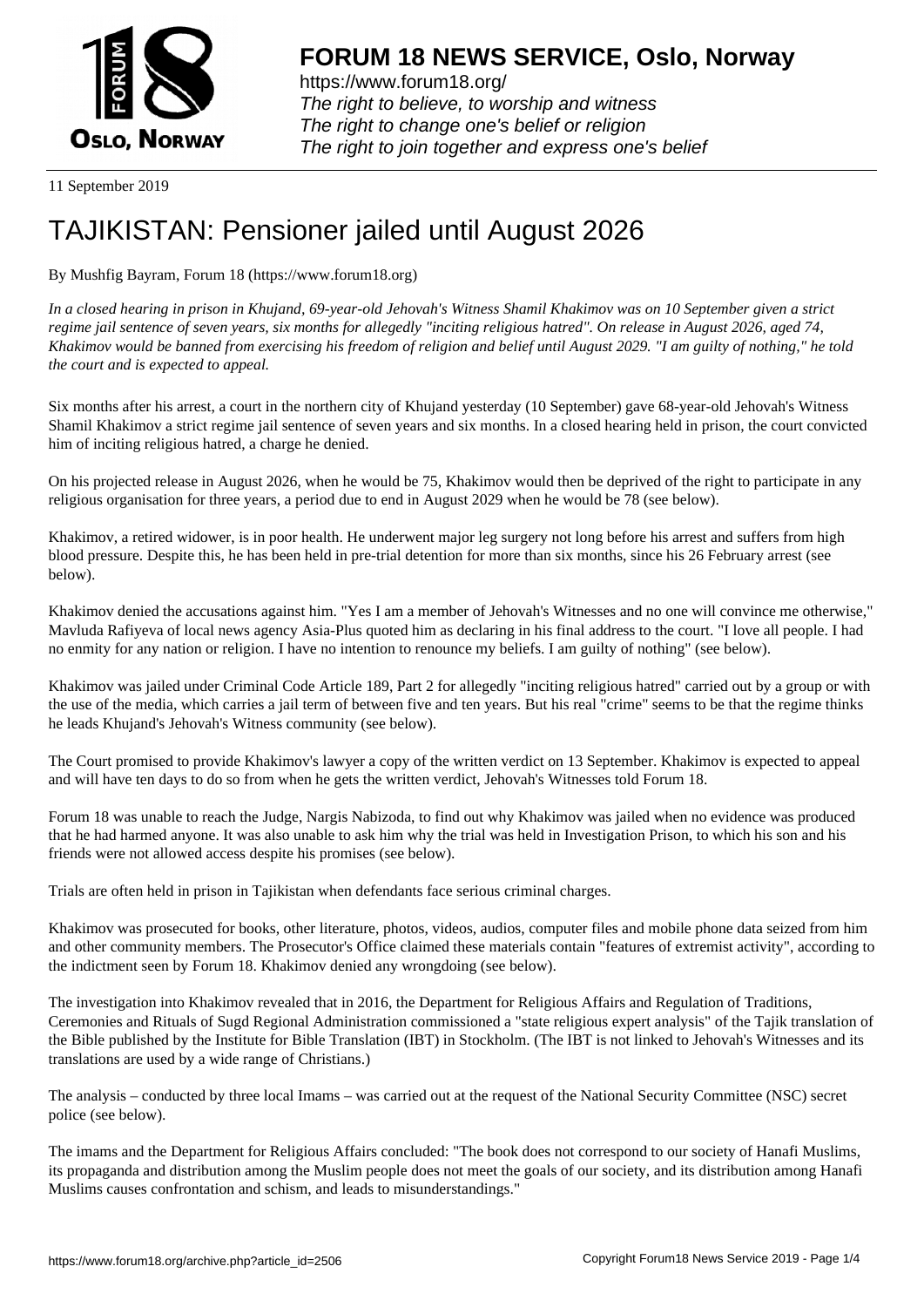Jehovah's Witnesses "have not asked us for help", Saidali Bobokhonov of the Ombudsperson's Office in Dushanbe told Forum 18 on 11 September. "If they write to us, we will take necessary steps to provide them help," he claimed. (The Ombudsperson's Office does not comply in full with the Paris Principles on independence from the authorities, according to the Global Alliance for National Human Rights Institutions.)

analysis", "which concludes that the Bible incites religious hatred and should not be permitted for use in Tajikistan."

Jehovah's Witnesses, other communities banned

The Culture Ministry banned Jehovah's Witnesses throughout the country in October 2007

(http://www.forum18.org/archive.php?article\_id=1553). The banning order stated: "The religious organisation of Jehovah's Witnesses carried out its activity in violation of Republic of Tajikistan legislation by distributing in public places and at the homes of citizens, i.e. among members and followers of other religions, propagandistic books on their religion, which has become a cause of discontent on the part of the people".

The Supreme Court banned the Tabligh Jamaat Muslim missionary movement (in an unpublished 2006 decision) and Salafi Islam (in 2009) (http://www.forum18.org/archive.php?article\_id=1243). Two Protestant communities were "temporarily" banned in 2007.

Prisoner of conscience Pastor Bakhrom Kholmatov, who led a Protestant Church in Khujand, was jailed for three years in July 2017 (http://www.forum18.org/archive.php?article\_id=2298) under Criminal Code Article 189, Part 1 for allegedly "singing extremist songs in church and so inciting 'religious hatred'". He remains in prison and is due to complete his term in April 2020.

Interrogations, literature and passport seizures

Jehovah's Witness Shamil Rasulovich Khakimov (born 30 January 1951), a retired widower, began facing harassment in early 2019. On 28 January an officer of the police Department for the Struggle with Organised Crime, Nekruz Ibrokhimzoda, phoned him when he was at home and called him onto the street. However, no one was there.

The following day, the police Department for the Struggle with Organised Crime began summoning for questioning people Khakimov knows, both fellow Jehovah's Witnesses and others. Such interrogations continued until May, Jehovah's Witnesses told Forum 18.

On 1 February, police Department for the Struggle with Organised Crime officers summoned Khakimov. There, Lieutenant Colonel Sukhrob Rustamzoda led questioning over eight hours about how Khakimov became a Jehovah's Witness and the structure of the organisation. Officials did not allow him to seek legal assistance during the interrogation, Jehovah's Witnesses stated. Nor did officials allow him to seek a required change in his dressing on his leg following surgery.

Officials then took Khakimov home, where they seized his computer, tablet computer, religious literature and passport. Without his passport he was unable to access his pension funds which he needed to pay for necessary medical treatment.

On 3 February Khakimov filed a complaint with the Regional Prosecutor's Office about his treatment by the police Department for the Struggle with Organised Crime. However, the Prosecutor's Office ignored the complaint as well as a second complaint.

Arrest, months in detention

Officials arrested Khakimov on 26 February. Khujand City Court approved his detention in pre-trial custody in Khujand's Investigation Prison for two months (http://www.forum18.org/archive.php?article\_id=2463). Three successive court hearings extended the detention each time for a further month (at least once without his lawyer even being informed (http://www.forum18.org/archive.php?article\_id=2484)). Each time Khakimov challenged the City Court detention orders in the Regional Court, but without success.

Prisoner of conscience Khakimov is still being held in Khujand's Investigation Prison. The address:

Ya/T 9/2 Investigation Prison

Khujand

Sugd Region

Against international human rights standards, prisoner of conscience Khakimov has not been allowed the read his Bible in prison (http://www.forum18.org/archive.php?article\_id=2484).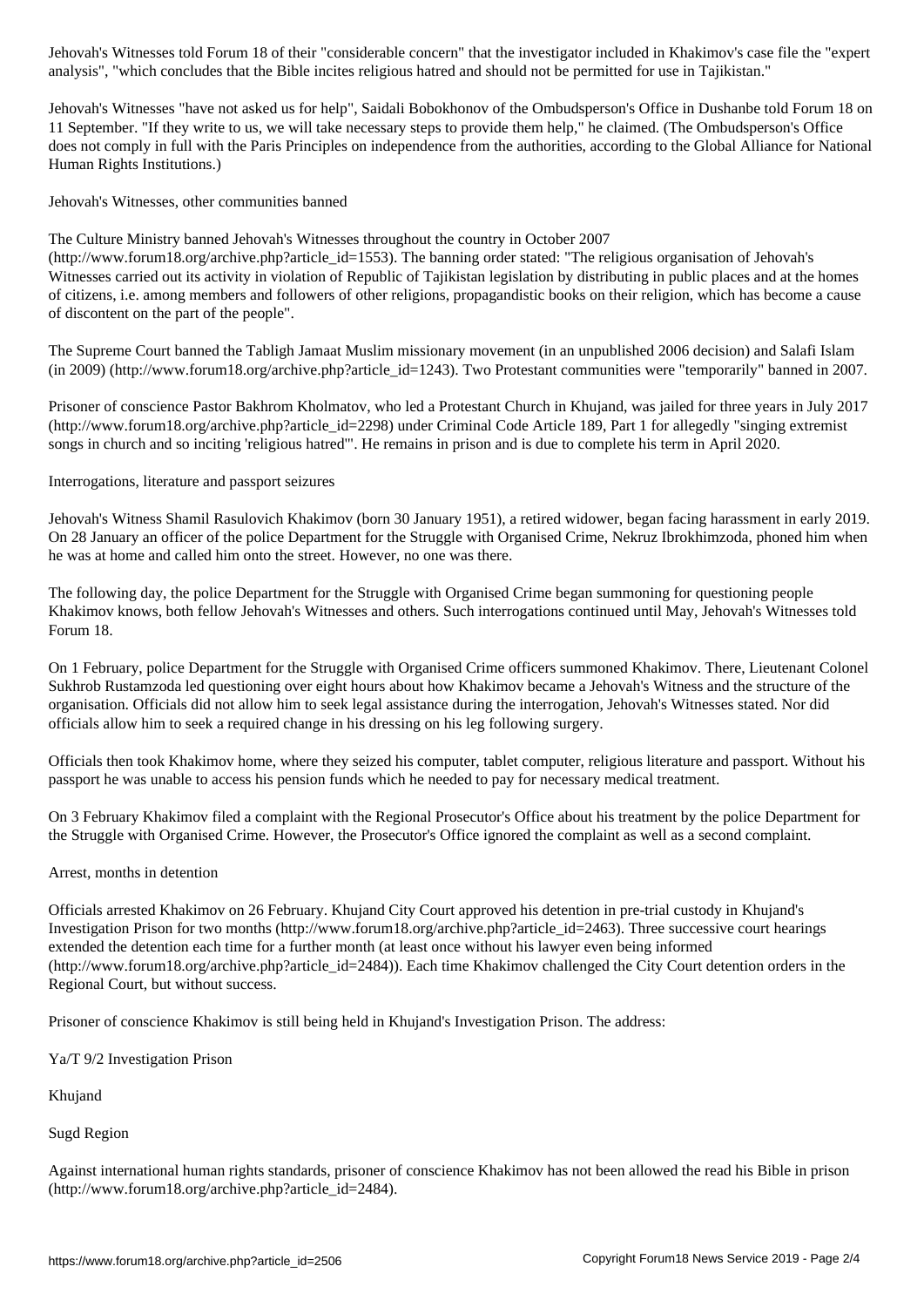Officer Navchavon also claimed that "Khakimov is given all the medicine he needs from the prison doctors". Asked if the prison authorities will allow medicine provided by visitors, he responded: "Only his close relatives can bring medicines from outside, and we will pass these to Khakimov."

Khakimov's son has been able to hand over some medicines for his father in prison, Jehovah's Witnesses told Forum 18.

"Inciting religious hatred" charges

 $\mathcal{N}$  his Bible in his Bible in his cell, and can read it in his cell, and can read it is cell, and can read it is considered in the canonical control of  $\mathcal{N}$ 

Investigator Nosirkhuja Dodokhonzoda of Sugd Regional Prosecutor's Office led the investigation. He commissioned a literary-political and psycho-linguistic "expert analysis" of books, other publications, photos, audio and video recordings and other information from the mobile phones and computers not only of Khakimov but other community members.

The "expert analysis", completed on 10 April, claimed that these materials "contained mass appeals and ideas, aimed at inciting religious, national and racial discord and at advocating superiority of citizens on the basis of religion, demeaning national honour and dignity, and advocacy of improvement for citizens due to their belonging to the religion and party". It claimed this contained "features of extremist activity".

The "expert analysis" based its conclusion on quotations from some of the seized materials, such as "The Kingdom will destroy the governments of this world", "What is God's Kingdom? The Kingdom of God is a heavenly government. It will replace all other governments, and will cause God's will to be done in heaven and on earth..", "Jehovah will change the world through the Kingdom of the Messiah", and "No government has ever succeeded in eliminating violence, disease, or death. But there is good news. Shortly, God will replace all human governments with his own government. Its subjects will enjoy peace and good health".

Another part of the case relates to Khakimov's possession of a Tajik translation of the Bible published by the Institute for Bible Translation (IBT) in Stockholm. An "expert analysis" by three Imams – commissioned by the regional Department for Religious Affairs at the request of the National Security Committee (NSC) secret police in 2016 - concluded that distribution of the translation in Tajikistan would cause conflict.

Imam Ibodullo Kalonzoda – one of the three Khujand Imams the state brought in to conduct the analysis - put the phone down when Forum 18 tried to ask him about it in August (http://www.forum18.org/archive.php?article\_id=2499).

Investigator Dodokhonzoda accused Khakimov of violating Criminal Code Article 189, Part 2, Point d ("Inciting national, racial, local or religious hatred or dissension, humiliation of national dignity, as well as propaganda of the superiority of citizens based on their religion, national, racial, or local origin, if committed in public or using the mass media", when committed by a group). This carries a punishment of five to 10 years' imprisonment, with a possible additional ban on specified activity.

The indictment makes no claim and gives no evidence that Khakimov violated or called for the violation of others' human rights.

On 4 July, Investigator Dodokhonzoda completed his indictment, of which Forum 18 has seen the text. Khakimov rejected the charges and refused to sign the documents.

Tried, sentenced in closed prison trial

The criminal trial of Khakimov under Criminal Code Article 189, Part 2, Point d began under Judge Nargis Nabizoda at Khujand City Court on 5 August. The trial was adjourned until 19 August so that an interpreter from Tajik into Russian for Khakimov could be provided (http://www.forum18.org/archive.php?article\_id=2499).

However, on 19 August no Court proceedings took place. Judge Nabizoda announced to the participants that the hearing of the case was postponed until 26 August, and that the trial would take place in the building of Khujand's Investigation Prison, where Khakimov was being held.

During trial hearings at the Investigation Prison between 26 August and 10 September, Khakimov was held in a metal cage in the courtroom.

At a 6 September hearing, Khakimov's lawyer submitted a motion for the case to be dropped and for him to be freed. However, at the final hearing on 10 September, Judge Nabizoda rejected the motion. State prosecutors asked the Court to hand Khakimov a nine-year strict regime jail term, Jehovah's Witnesses told Forum 18 on 10 September.

Khakimov denied the accusations against him. "Yes I am a member of Jehovah's Witnesses and no one will convince me otherwise," local news agency Asia-Plus quoted him as declaring in his final address to the court. "I love all people. I had no enmity for any